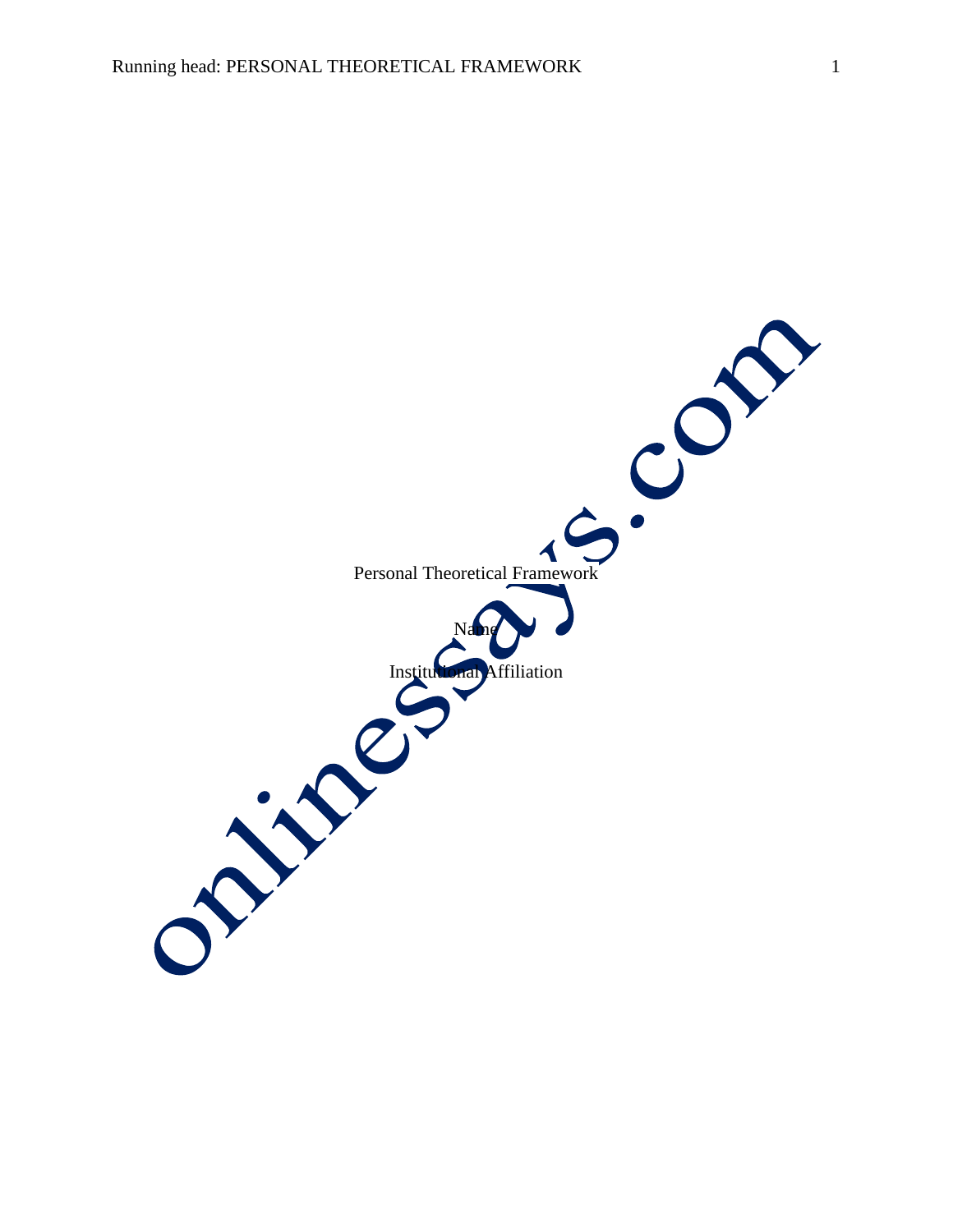## Personal Theoretical Framework

For a career in adolescent psychology, theoretical structures are important in substantiating the psychologist's professional assertions which direct their work. Theorists like Albert Bandura, Piaget Jean, and Erikson Erik have delineated various premises that explain teenage development based on the predictors of adolescent behavior. This paper presents a personal theoretical framework for guiding the researcher's work with teenagers in a projessional position of an adolescent psychologist through demarcating the key tenets of Bandura's theory. The aim is to rationalize the applicability of Bandura's theory in working with adolescent populations with a prospective employer.

# **Theoretical Framework for Working With Adolescents**

Albert Bandura did elaborate studies which culminated in the argument that young people learn certain behaviors through modeling what they observe. This is the social learning theory. This premise underscores that the teenage development process is, to a marked extent, dependent on observational learning. According to Plotnikoff, Costigan, Karunamuni, and Lubans (2013), adolescents develop most of their behaviors based on how they perceive what they observe. As such, the environment that adolescents relate with makes them discover certain issues through watching what is taking place in their environment. This summarizes the manner that observational learning can have a profound impact on the behavioral tendencies and similar preferences among teenagers.

## **Applying the Theory to Working With Teenagers**

Since Bandura's theory is relatable to the modern adolescents' developmental process, an adolescent psychology professional could implement the fundamental principles underpinning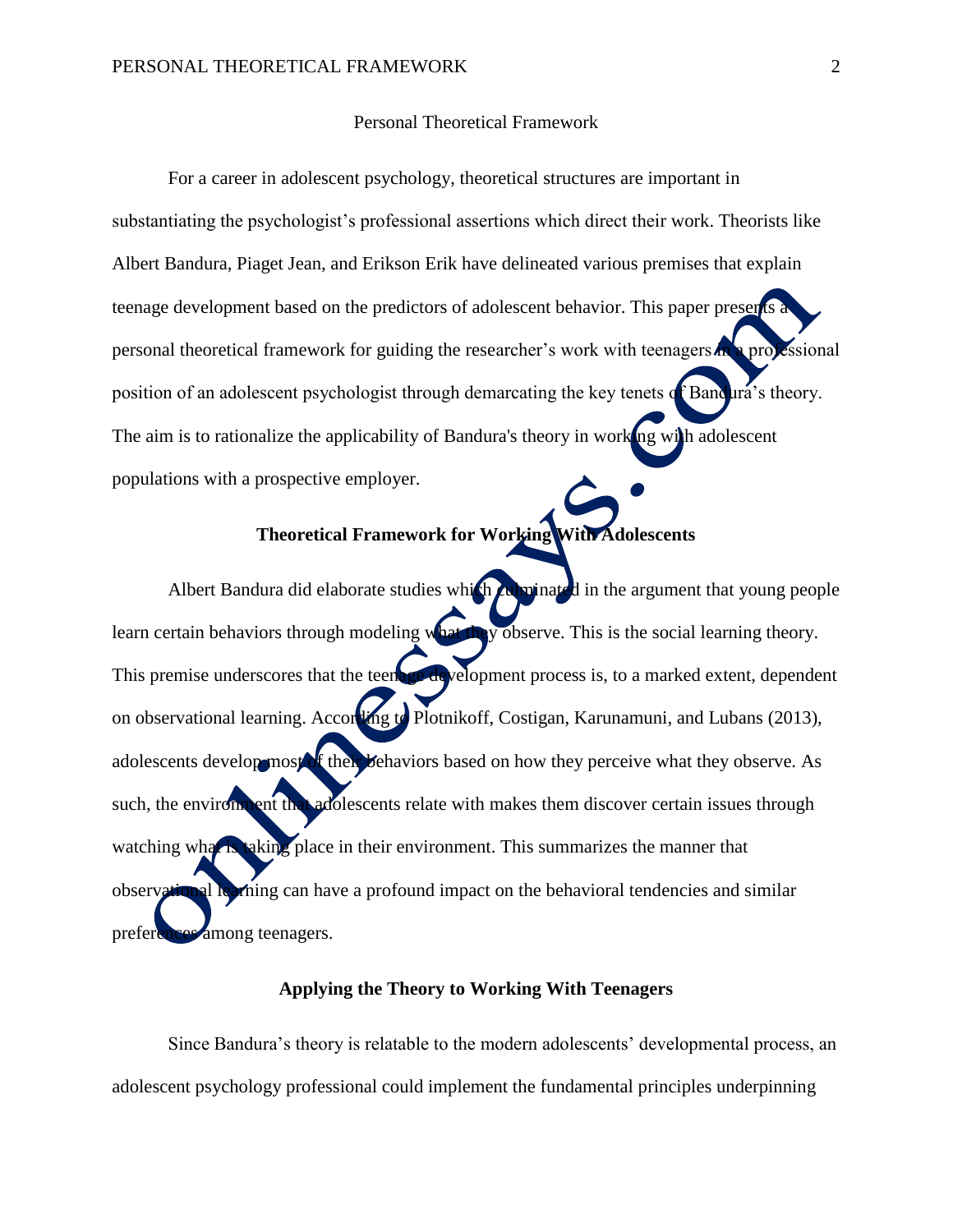the theory in various ways. One way is to devise mechanisms through which the professional could facilitate the creation of conducive environments in which teenagers can learn positively from what they see. For example, the teenage psychology professional can use the theory to influence the teenagers' parents to display responsible parenthood behavior when they are in front of their children since the adolescent consume what they observe from their parents. Another way could be to advise the teenagers to discontinue themselves from watching movies, since what they see in such films has the potential of ruining their moral

## **Effect of Background Factors**

Albert Bandura's theory accounts for background factors such as genetics and culture in adolescence. For example, Bandura argued out that the efficacy of social learning is affected by how one can retain what they see in their short and long-term memories (Matias, O'Connor, Futh & Scott, 2014). This is where genetics comes in since teenagers whose family lines are cognitively superior are likely to recall what they see incredibly fast and replicate the same in their behaviors. This argument is evident in Bandura's principle of symbolic coding, motor rehearsal, and cognitive organization.

Culture also shapes the observational learning process. Bandura found out that the duration through which youngsters spend with adults has a philosophical impact on their observational learning endeavors. According to Oouchida, Suzuki, Aizu, Takeuchi, and Izumi (2013), this takes place without the control of the teenagers. For example, the adolescents who hail from cultural societies that encourage youngsters to spend a considerable portion of their time with adults instead of their peers are several times more likely to exhibit relatively a mature demeanor compared to those spend the same amount of time with their peers. This happens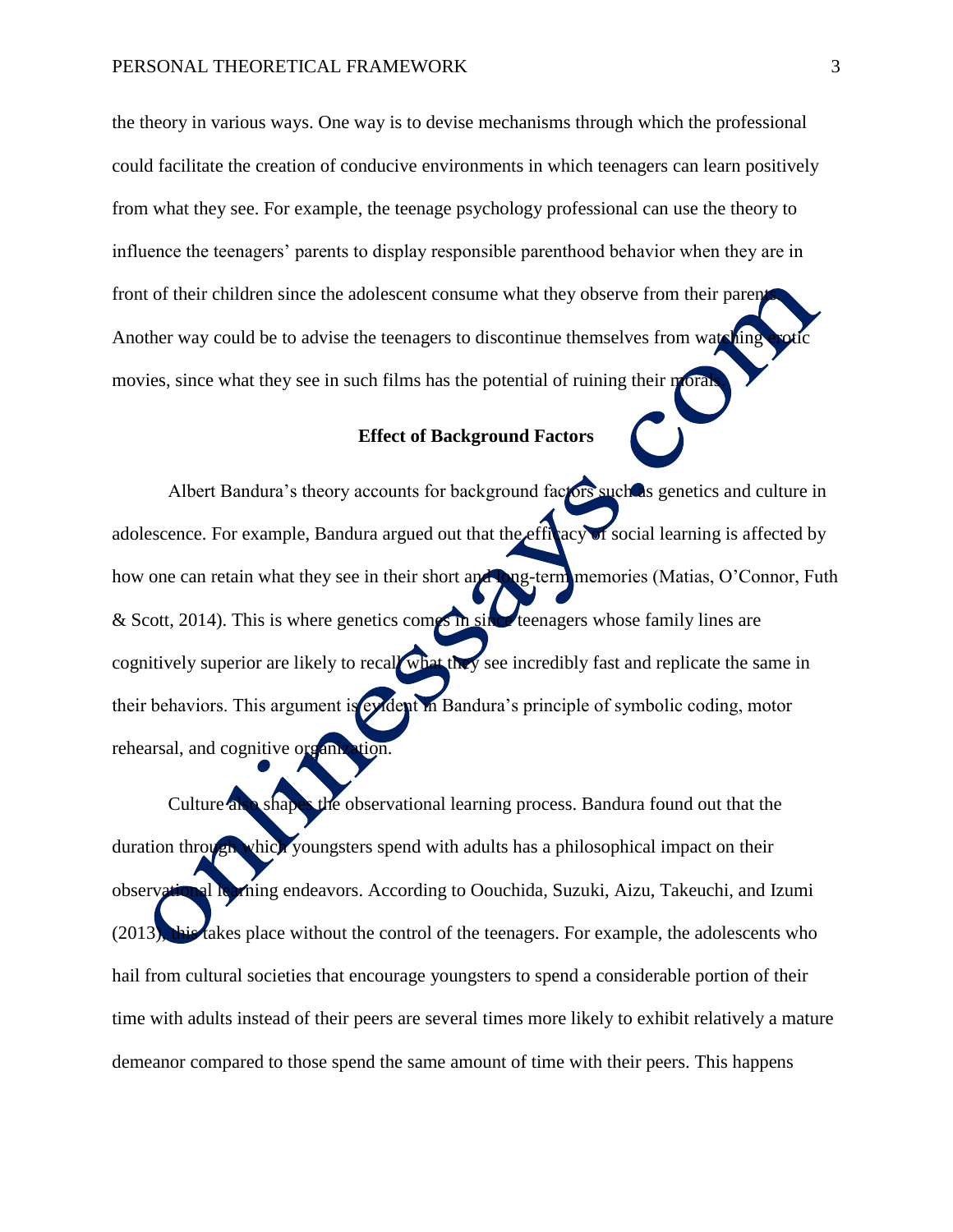because the adolescents who spend much of their time with adults observe the behaviors of the adults; thereby, influencing them to show evidence of what they saw from the people they relate.

#### **Strengths and Weaknesses**

An advantage of the Social Learning Theory is that it accounts for possible inconsistencies in adolescent behavior. This is because adolescents exhibit different based on what they observe at various times (Dowrick, 2012). The other strength is provides an accurate picture of how the teenage population learns certain behaviors. This means that Bandura's theory exemplifies how learning in informal contexts is of high magnitude to how adolescent acquire negative behaviors.

The primary weakness is that Bandura's supposition does not account for the physical development of teenagers. This is because it focuses on the cognitive components of adolescent development alone. Another weak point in **Bandura**'s theory is that it does not draw the line between how different teens view rewards and punishments as well as acceptable and unacceptable conducts. The premise falls short in explaining what might seem to be a penalty to one teenager and what might seemingly be a reward to another (Matias, O'Connor, Futh & Scott, 2014). By extension, while some adolescents might consider what they observe as rewarding to their overall interests, others might see similar things the opposite way.

#### **Conclusion**

This paper asserts the applicability of the major principles of Bandura's Social Learning Theory in working with a potential employer. From this discussion, it is clear that theoretical structures are significant in enabling an adolescent psychology specialist to work with teenagers for potential employers in professional ways. Through the aforementioned social learning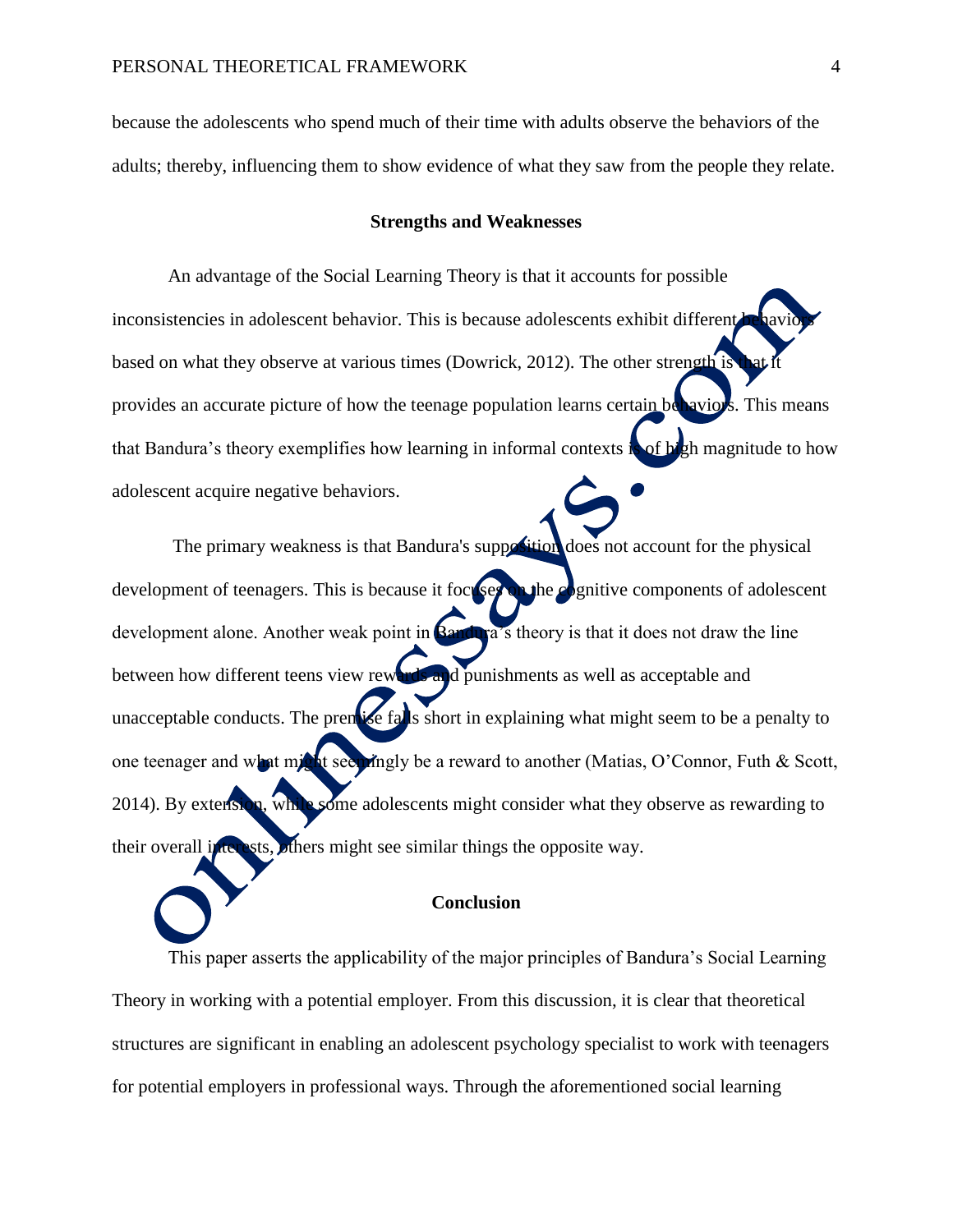## PERSONAL THEORETICAL FRAMEWORK 5

theory's strengths and drawbacks, it is apparent that considering the limiting factors are crucial to facilitating the overall process of working with adolescent populations. This discussion forms an elemental foundation for other researchers to study the applicability of Erik Erikson's and Jean Piaget's theories in professional working positions for potential employers.

JS. ON ONLINE SSOL